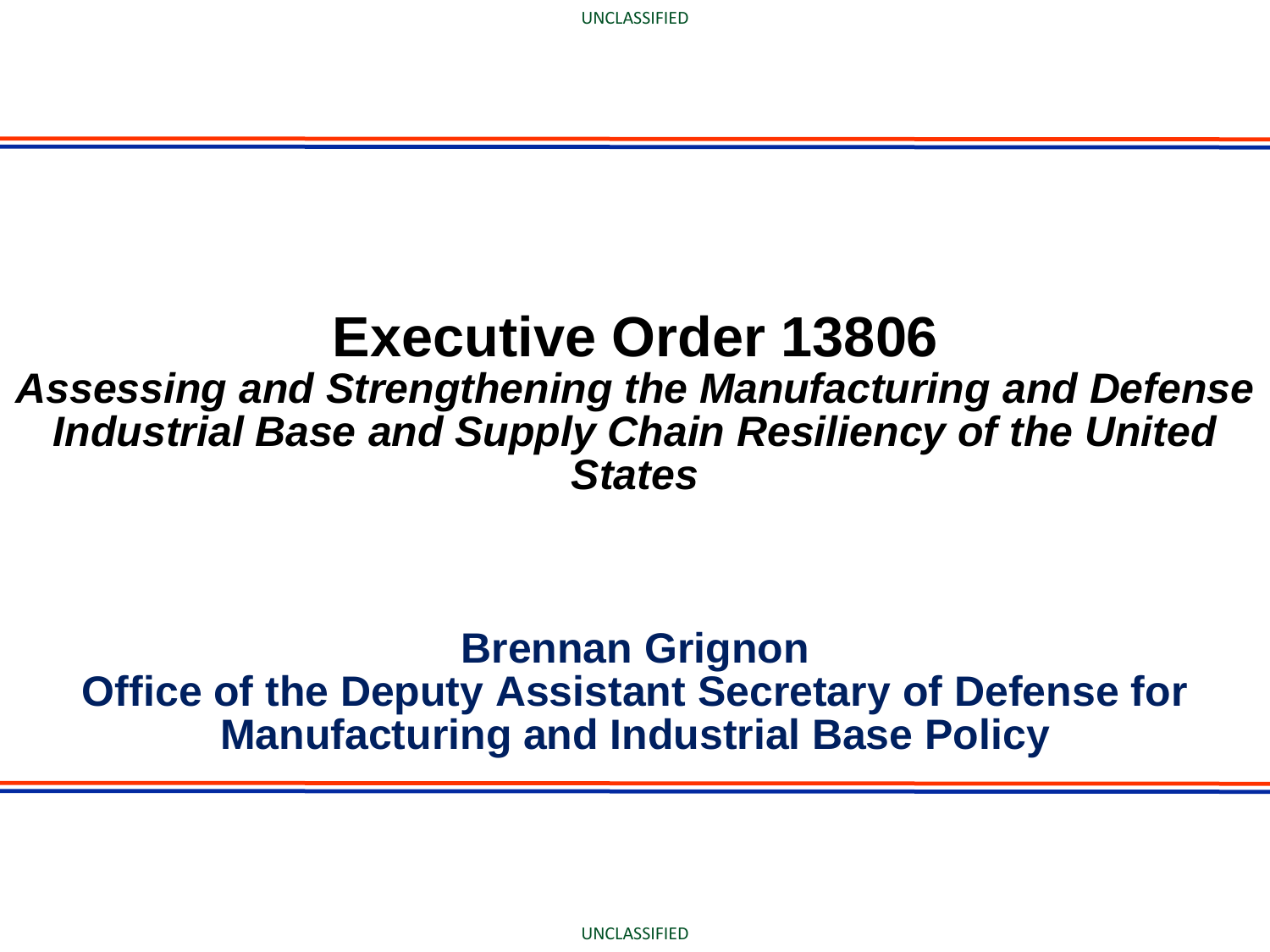# **Executive Order 13806**

- Assess the health of the manufacturing and defense industrial base and supply chain resiliency of the United **States**
- Develop policy, regulatory, legislative, and investment recommendations to strengthen U.S. manufacturing and industrial base capacity and capabilities
- Focus on the "fight tonight"
- Whole-of-government effort
- Future efforts
	- Conduct scenario-based modeling to assess resiliency of the industrial base
	- Explore next generation technologies necessary for modern

*Thank you to NDIA & industry*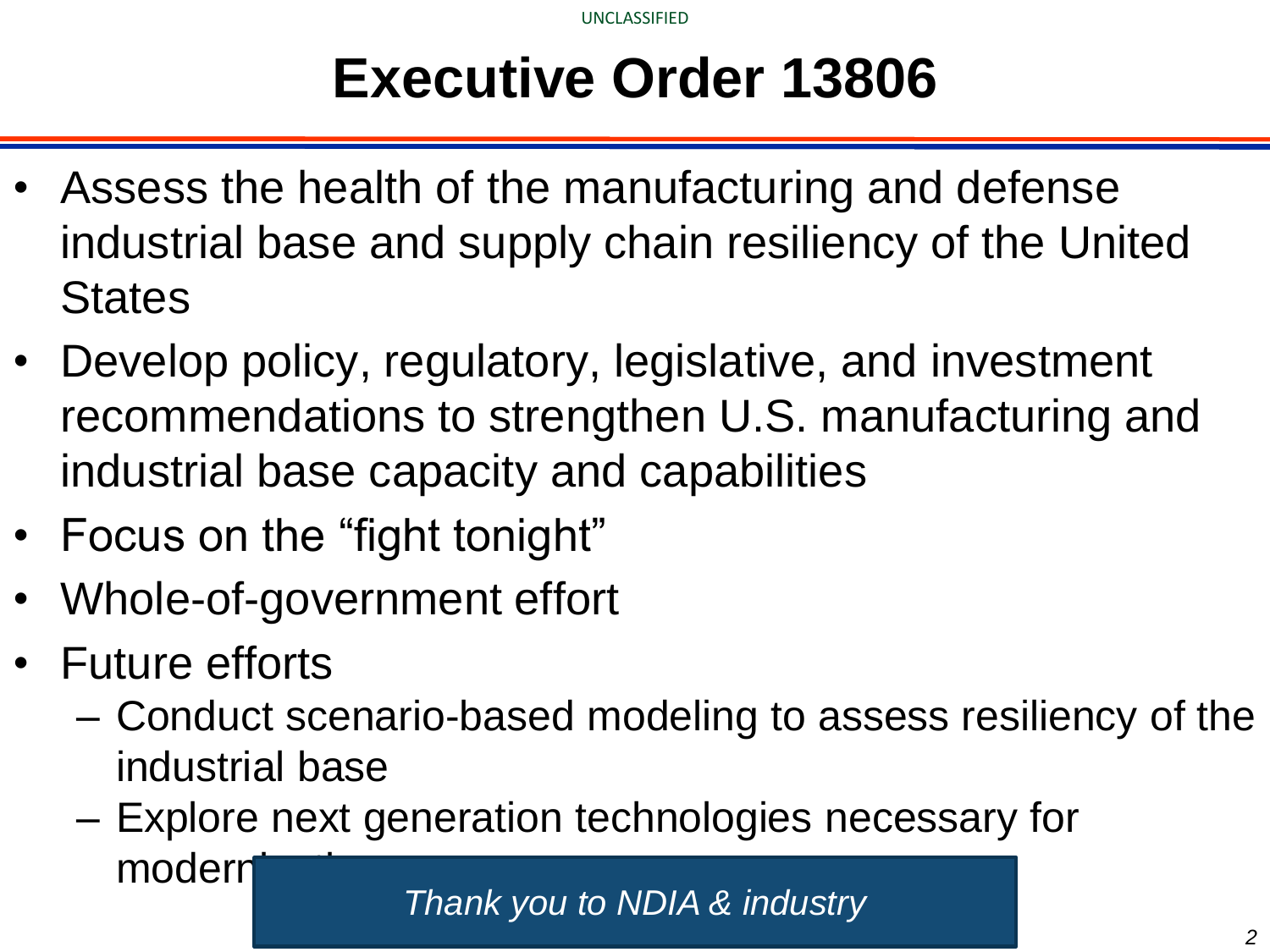UNCLASSIFIED

# **Working Groups**

Aircraft

Chemical, Biological, Radiological & Nuclear (CBRN)

Ground Systems

Munitions & Missiles

Nuclear Matter Warheads

Radar & Electronic Warfare

Shipbuilding

Soldier Systems

Space

#### **Cross-Cutting Enablers**

Cybersecurity for Manufacturing

#### **Electronics**

Machine Tools and Industrial **Controls** 

**Materials** 

Organic Base

Software Engineering

**Workforce**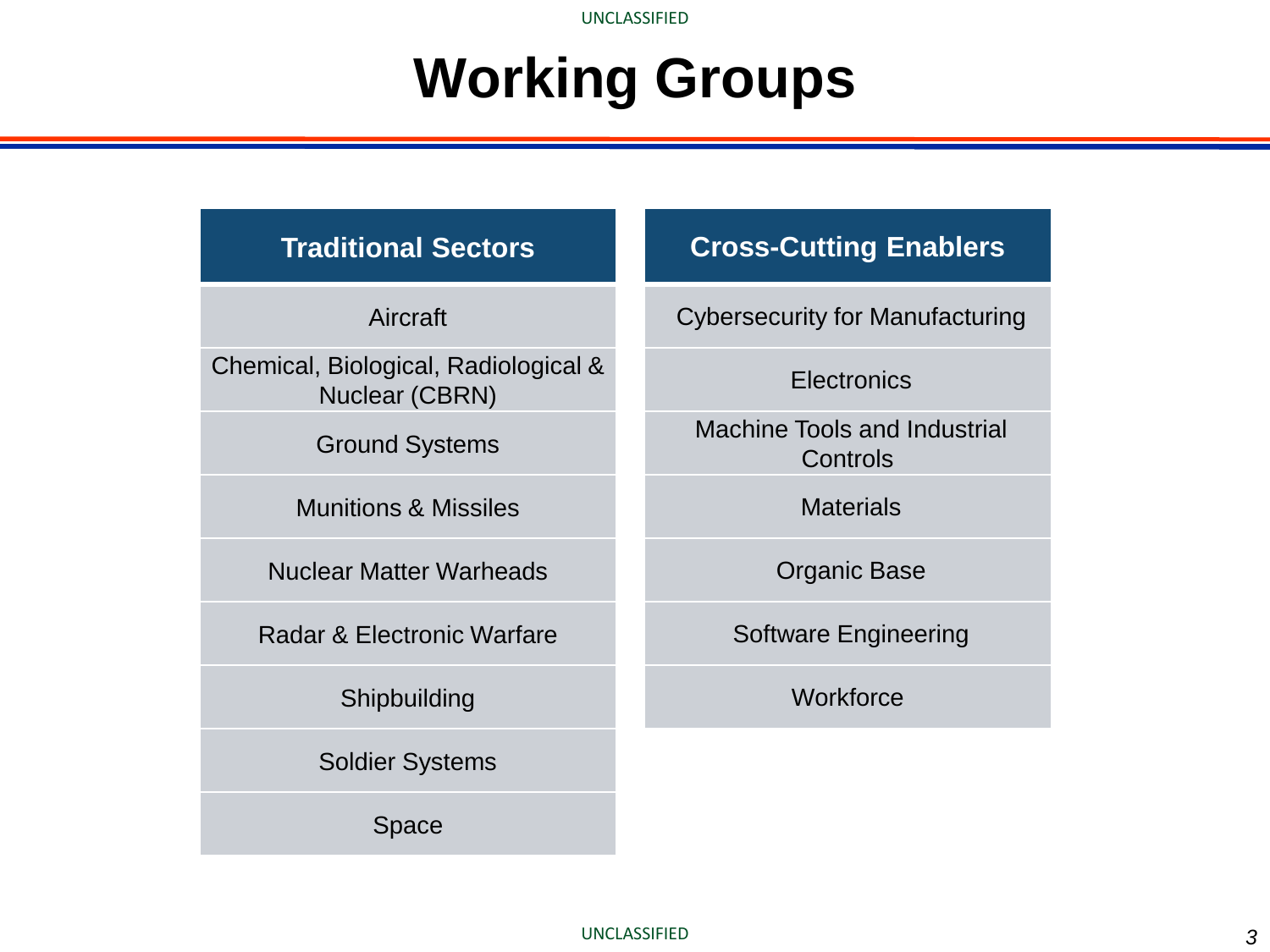UNCLASSIFIED

## **Assessment Framework**